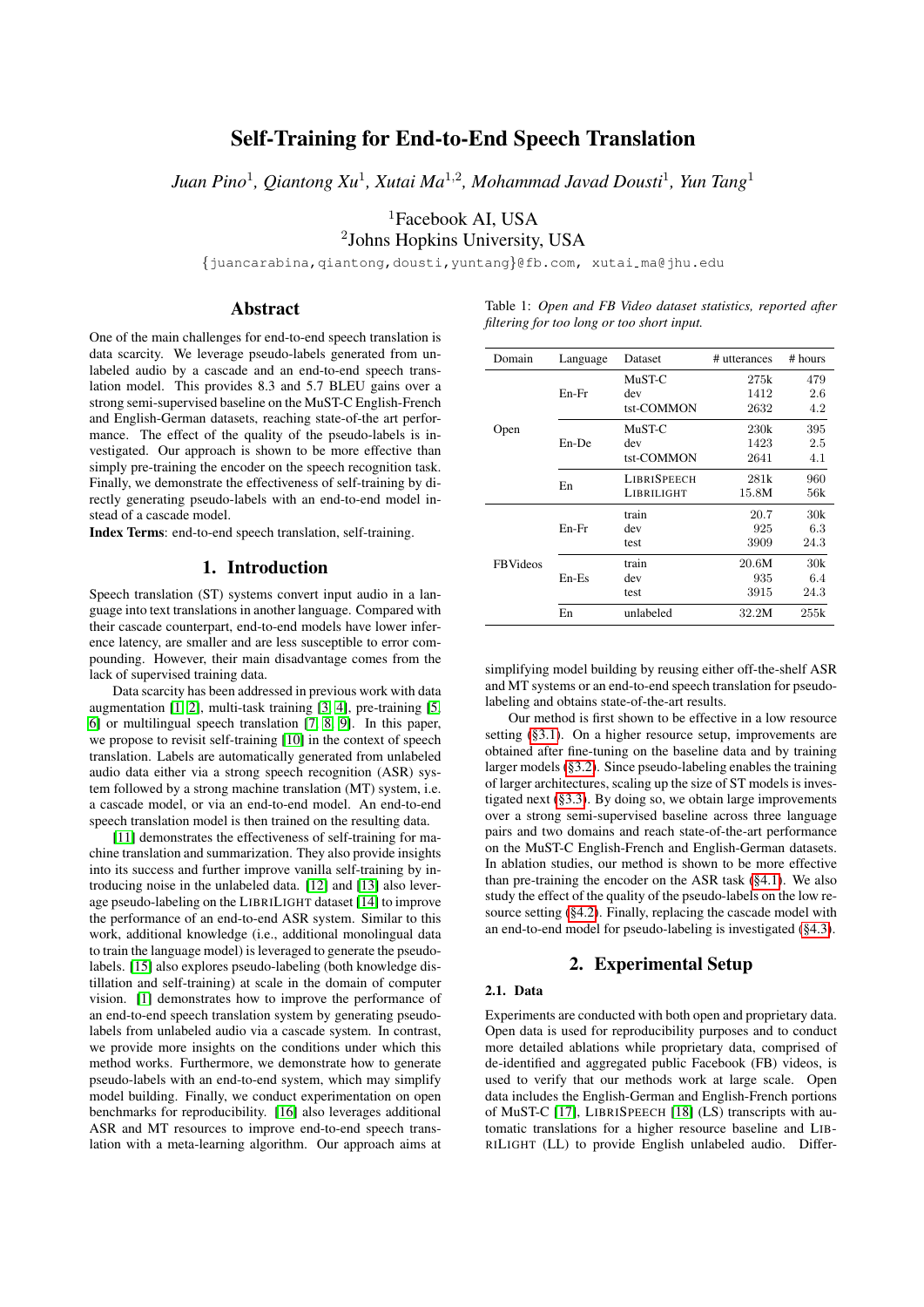ent amounts of English unlabeled data are randomly sampled and reused for all experiments. Three language pairs, English-German (En-De), English-French (En-Fr) and English-Spanish (En-Es) are studied. Dataset statistics are summarized in [Ta](#page-0-0)[ble 1.](#page-0-0)

#### 2.2. Speech Translation Models

Models take log-mel filterbank features, computed with a 10 ms window shift, as input. On FB Video data, features have 40 dimensions and a window size of 16 ms, and utterances of more than 6000 frames are removed. On open data, features have 80 dimensions and a window size of 25 ms, and utterances with more than 4000 frames, less than 20 frames, or more than 256 tokens are removed. The translated text vocabulary is a unigram model with size 10,000 built with the SentencePiece [\[19\]](#page-4-18). Note that a separate vocabulary is rebuilt for each data condition and that the model is directly built on raw data without pre-tokenization.

We investigate our proposed method with a relatively small LSTM architecture and a large Transformer architecture [\[20\]](#page-4-19). The LSTM architecture consists of a speech encoder with nonlinear layers followed by convolutional layers and bidirectional LSTM layers, and a custom LSTM decoder [\[2,](#page-4-1) [4\]](#page-4-3). The Transformer architecture, VGGTRANSFORMER, is an adaptation of Transformer to the ASR task [\[21\]](#page-4-20). Two architectures, VGGT, with 14 encoder layers and 4 decoder layers, and VGGTLARGE, with 20 encoder layers and 10 decoder layers are used in experiments.

Training uses the Adam optimizer [\[22\]](#page-4-21) with a learning rate of 0.001 for the LSTM architecture and 0.0001 for the VG-GTRANSFORMER architecture. The LSTM architecture has a fixed learning rate schedule while the VGGTRANSFORMER architecture uses the original Transformer learning rate schedule [\[20\]](#page-4-19). Mini-batches have an effective size of 384,000 frames. Models are trained until convergence or up to 800k updates.

At inference time, we use beam search with beam size 20, including for pseudo-label generation. Case-sensitive detokenized BLEU is computed with SacreBLEU [\[23\]](#page-4-22).

#### 2.3. Speech Recognition Models

All the models take 80-channel log-mel filterbank features as input and are trained end-to-end with the Connectionist Temporal Classification (CTC) criterion [\[24\]](#page-4-23). The target vocabulary is a wordpiece model [\[25\]](#page-4-24) with size 10,000. Models are all trained in the *wav2letter++* framework [\[26\]](#page-4-25) using either the LIBRISPEECH dataset or FB Videos.

Model trained on full LS: We use the Transformer model from [\[12\]](#page-4-11) that works best on the LIBRISPEECH dataset<sup>[1](#page-1-0)</sup>. Specifically, there are 6 layers of 1-D convolutions with kernel width 3 as front-end followed by 24 4-head Transformer blocks with selfattention dimension 1024. The 2nd, 4th and the last convolutions in the front-end have stride 2, so the overall sub-sampling of the model is 8.

Model trained on LS 100h: We use a similar model as for full LS. In order to obtain better performance with a small amount of training data, we use 24 4-head Transformer blocks with selfattention dimension 768 in the middle.

Model trained on FB Videos: The model is mainly built upon Time-Depth Separable Convolution (TDS) [\[27\]](#page-4-26) blocks. It is composed of one 2-D convolution layer and two fully-

<span id="page-1-2"></span>Table 2: *Number of parameters for each model architecture.*

| Task      | Model            | # Parameters |
|-----------|------------------|--------------|
|           | <b>LSTM</b>      | 13.5M        |
| <b>ST</b> | VGGT             | 260.0M       |
|           | VGGTLARGE        | 435.0M       |
| ASR       | Transformer 1024 | 339.9M       |
|           | Transformer 768  | 204.7M       |
|           | TDS              | 292.0M       |
| MТ        | En-Es FB Video   | 320.1M       |
|           | En-Fr FB Video   | 300.6M       |
|           | $En-De [29]$     | 209.9M       |
|           | $En-Fr [29]$     | 221.9M       |
|           |                  |              |

connected layers with ReLU, LayerNorm and residual connections in between. Specifically, the model has 4 groups of TDS blocks with a 1-D convolutions at the beginning of each group as transitions. Similarly, the first 3 convolutions have stride 2 so as to reach the same sub-sampling rate of 8. There are 2, 2, 5, and 8 TDS blocks in each group, containing 16, 16, 24, and 32 channels, respectively. Following [\[12\]](#page-4-11), we also apply a channel increasing factor  $F = 2$  in each TDS block.

Language model: A language model (LM) is integrated in the beam-search decoder to generate final transcriptions together with the acoustic models. In our experiments, we use 4-gram LMs trained with KenLM toolkit [\[28\]](#page-4-28). The LM used for the FB Videos is trained on the transcriptions, while the one for the LIBRISPEECH dataset is trained on its official LM corpus excluding books containing the transcriptions of LIBRILIGHT dataset audios. The latter LM is prepared in [\[12\]](#page-4-11).

After the acoustic models converged on the labeled data, we tune the beam-search decoder parameters on the validation set. Specifically, the decoder consumes the posterior from the acoustic model, and runs a beam search through with LM to generate the best path, with beam size 300 for the small Transformer (768) and 500 for the large Transformer (1024).

#### 2.4. Machine Translation Models

All MT models use a Transformer [\[20\]](#page-4-19) architecture. The model for FB Videos uses 6 encoder layers, encoder embedding dimension of 1024, encoder feed-forward network (FFN) dimension of 2048, 16 attention heads, 2 decoder layers, decoder embedding dimension of 512, decoder FFN dimension of 1024, dropout of 0.2, and label smoothing of 0.1. A bottleneck linear layer with dimension 128 is inserted prior to the softmax over the target vocabulary and the decoder is an average attention network [\[30\]](#page-4-29). The final model is an ensemble of size 3 obtained from 3 training runs started with different random seeds, where for each training runs, the last 10 checkpoints are averaged. The original Transformer optimizer settings are used, with an initial learning rate of 0.0007 and an effective batch size of 64,000 tokens. The models are trained on 100M sentence pairs from the web, news and social media domain until convergence. In inference, hypotheses are generated with beam search with beam size 2. LIBRISPEECH transcripts and LIBRILIGHT automatic transcripts are translated with pre-trained<sup>[2](#page-1-1)</sup> English-French and English-German models [\[29\]](#page-4-27), with beam size 5. Model sizes are summarized in [Table 2.](#page-1-2)

<span id="page-1-0"></span><sup>1</sup>[github.com/facebookresearch/wav2letter/tree/](github.com/facebookresearch/wav2letter/tree/master/recipes/models/sota/2019) [master/recipes/models/sota/2019](github.com/facebookresearch/wav2letter/tree/master/recipes/models/sota/2019).

<span id="page-1-1"></span><sup>2</sup>[github.com/pytorch/fairseq/tree/master/](github.com/pytorch/fairseq/tree/master/examples/translation) [examples/translation](github.com/pytorch/fairseq/tree/master/examples/translation)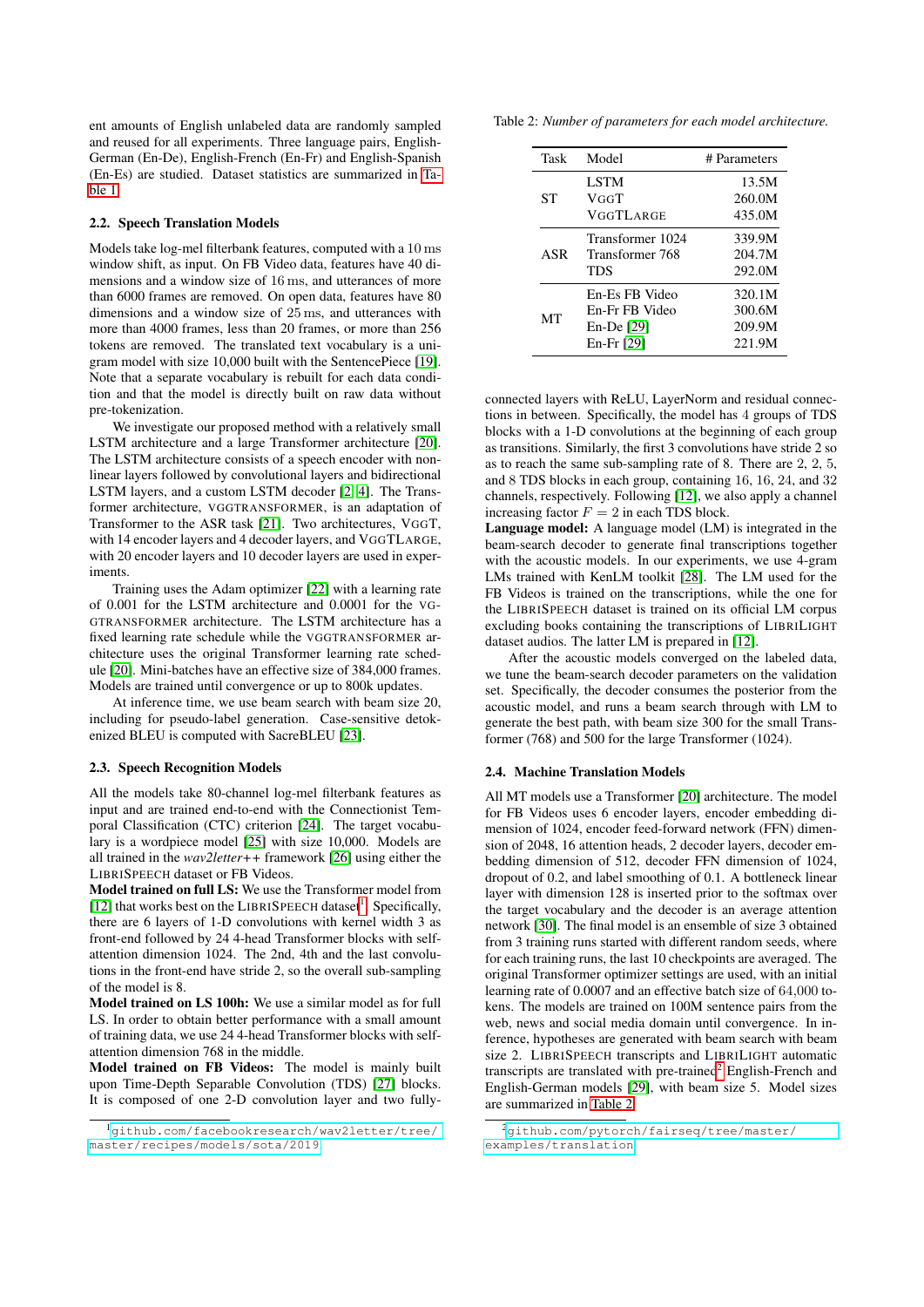## 3. Results

In this section, we study under which conditions pseudo-labels generated by the cascade model can benefit the ST model.

### <span id="page-2-0"></span>3.1. Adding LIBRILIGHT pseudo-labels

We first study the effect of simply adding pseudo-labels to the baseline training data and retraining with the LSTM model, where the baseline is either lower resource (MuST-C) or higher resource (MuST-C + LS). In [Figure 1,](#page-2-4) with this simple method, the low resource baseline can be improved by up to 2.4 BLEU on the En-De MuST-C dev set. Above a certain amount, adding unlabeled data degrades performance. However, the higher resource baseline is not improved by simply adding unlabeled data. Next, our focus is on improving the higher resource baseline and on leveraging larger amounts of unlabeled data.

<span id="page-2-4"></span>

Figure 1: *Results obtained with additional* LIBRILIGHT *(LL) data and the LSTM architecture on the En-De MuST-C dev set.*

#### <span id="page-2-1"></span>3.2. Improving a High-Resource Baseline

In [Figure 2,](#page-2-5) the higher resource baseline can be improved upon by fine-tuning the LSTM model on the baseline data (MuST-C + LS) and by training (and fine-tuning) VGGT. Fine-tuning simply consists in loading the latest checkpoint from the initial training phase and continuing training on the baseline training data (without resetting the optimizer parameters). We obtain up to 24.7 BLEU, i.e., a 5.5 BLEU gain over the high resource baseline. Note that training the VGGT model on the baseline data does not converge and yields only 3.7 BLEU.

<span id="page-2-5"></span>

Figure 2: *Improving the higher resource MuST-C + LS baseline on the En-De MuST-C dev set by fine-tuning the LSTM model and training and fine-tuning a larger architecture,* VGGT*.*

<span id="page-2-6"></span>Table 3: *Results obtained on the En-De MuST-C dev set when increasing the model size. Results are reported after fine-tuning.*

| Data                       | VGGT | VggTLarge |
|----------------------------|------|-----------|
| $MuST-C + LS + 17,607h LL$ | 23.8 | 23.7      |
| $MuST-C + LS + 35,217h LL$ | 24.6 | 25.6      |

#### <span id="page-2-2"></span>3.3. Scaling Model Size

In [§3.2,](#page-2-1) substantial improvements over the baseline were obtained by training a larger model. In [Table 3,](#page-2-6) the capacity of the model is further increased in order to verify to what extent pseudo-labels can benefit training. When adding 17,607 h of unlabeled data, VGGT and VGGTLARGE obtain similar performance but with 35,217 h of additional data, VGGTLARGE obtains 1 BLEU improvement on the En-De MuST-C dev set.

## 3.4. Main Results

We now validate our findings on three languages and two domains. In the En-Fr and En-Es FB Video setting, different amounts of unlabeled data are added to the baseline data, then VGGT is retrained and fine-tuned. [Figure 3](#page-2-7) confirms earlier conclusions that fine-tuning is necessary to obtain improvements over a strong high-resource baseline. We obtain up to 1.2 and 1.0 BLEU gains on the En-Fr and En-Es dev sets, respectively. Final results on the test sets on three language pairs and

<span id="page-2-7"></span>

Figure 3: *Effectiveneness of pseudo-labeling on FB Videos for En-Fr and En-Es. Results are reported on the dev set.*

two domains are summarized in [Table 4.](#page-3-2) On the En-Fr MuST-C tst-COMMON dataset, we obtain 8.3 BLEU improvements over the strong MuST-C + LS baseline and improve state-of-the-art from [\[16\]](#page-4-15) by 0.45 BLEU. On the En-De MusT-C tst-COMMON dataset, we obtain 5.7 BLEU improvements over the MusT-C + LS baseline and improve the state-of-the-art by 3.1 BLEU. Finally, we verify that our method works with a very large-scale FB video baseline by obtaining 1.3 and 1.4 BLEU gains on the FB Video En-Fr and En-Es test sets, respectively.

## 4. Ablation Studies

#### <span id="page-2-3"></span>4.1. Pseudo-Labeling vs. ASR Encoder Pre-training

In [§3.2,](#page-2-1) pseudo-labels enable training much larger architectures that are otherwise difficult to train. In this section, we investigate whether this regularization effect is simply due to better pre-training of the encoder. To verify this, the VGGT architecture is first trained on the ASR task exactly as in the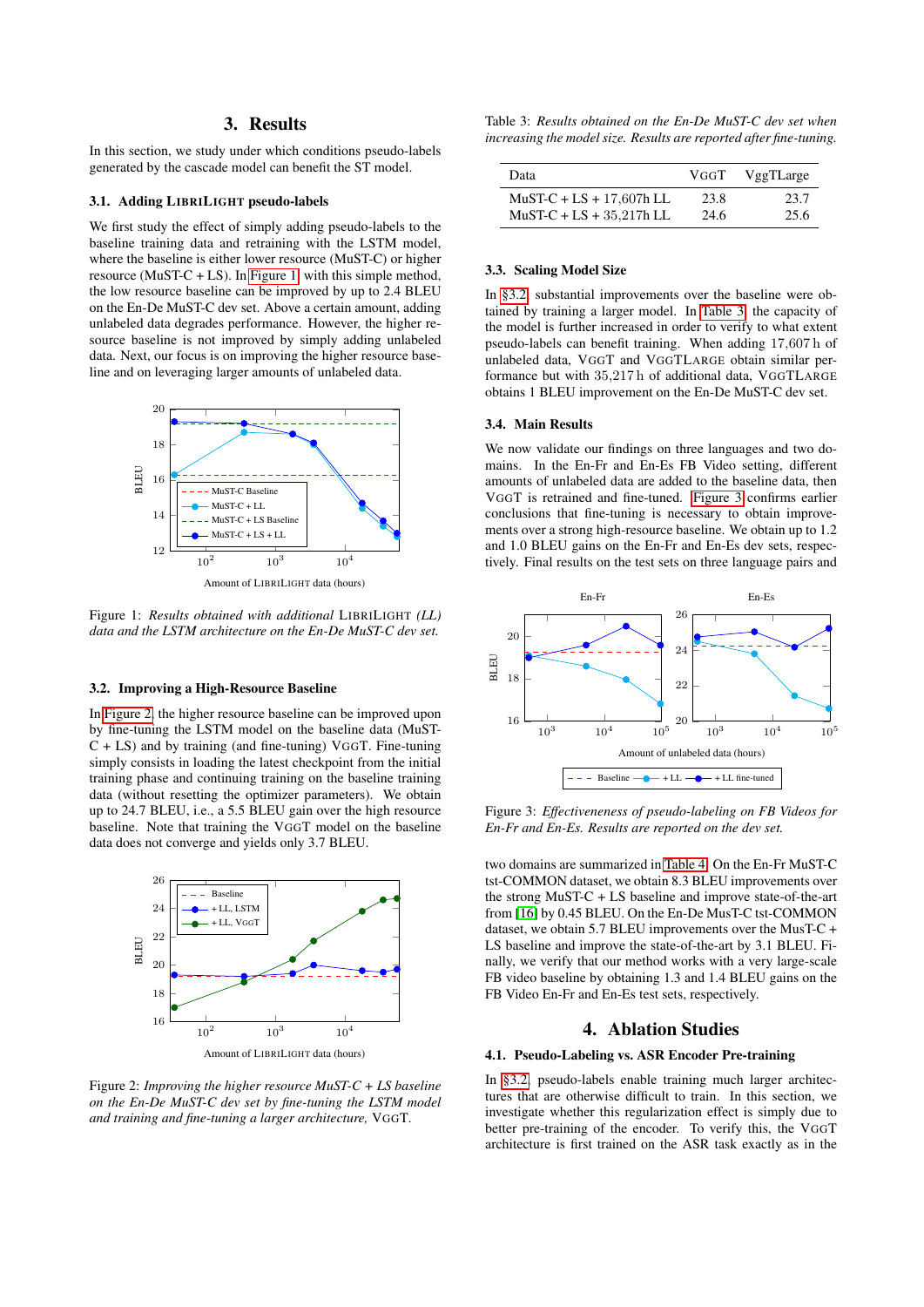<span id="page-3-2"></span>Table 4: *Leveraging unlabeled audio on 3 language pairs and 2 domains. Results are reported on the MuST-C tst-COMMON sets and the FB Video test sets.*

| Language             | Data                                           | Model       | <b>BLEU</b>  |
|----------------------|------------------------------------------------|-------------|--------------|
|                      | $MuST-C$<br>$MuST-C + LS$                      | <b>LSTM</b> | 24.8<br>26.2 |
| En-Fr                | $MuST-C + LS$<br>$+35,217h$ LL $+$ fine-tuning | VGGT        | 23.9<br>34.5 |
|                      | State-of-the-art baseline [16]                 |             | 34.05        |
|                      | MuST-C<br>$MuST-C + LS$                        | <b>LSTM</b> | 15.6<br>19.5 |
| En-De                | $MuST-C + LS$<br>$+35,217h$ LL $+$ fine-tuning | VGGT        | 3.5<br>24.8  |
|                      | $+35,217h$ LL $+$ fine-tuning                  | VGGTLARGE   | 25.2         |
|                      | State-of-the-art baseline [16]                 |             | 22.11        |
| En-Fr<br>(FB Videos) | baseline<br>+96k h unlabeled + fine-tuning     | VGGT        | 20.3<br>21.6 |
| En-Es<br>(FB Videos) | baseline<br>+96k h unlabeled + fine-tuning     | VGGT        | 18.5<br>19.9 |

<span id="page-3-3"></span>Table 5: *Comparing self-training and pre-training the encoder on the ASR task. Results are reported on the En-De MuST-C dev set after fine-tuning.*

| Data           | Encoder Pre-training<br><b>BLEU</b> (WER) | Pseudo-Labeling<br><b>BLEU</b> |
|----------------|-------------------------------------------|--------------------------------|
| $MuST-C + LS$  | 19.8 (25.2)                               | 3.7                            |
| $+3523h$ LL    | 20.8(22.7)                                | 21.7                           |
| $+17,607$ h LL | 21.0(40.3)                                | 23.9                           |

ST task, then the encoder is initialize with the parameters obtained in ASR training and the same model is trained on the ST task. Data conditions include the high-resource baseline and the baseline augmented with 3523 hours and 17,607 hours from LIBRILIGHT. Results are reported in [Table 5.](#page-3-3) The word error rate (WER) obtained on the ASR task is also reported for the encoder pre-training method (the higher WER obtained with 17,607h of data is simply due to the large amount of weakly supervised data but this setting still benefits the ST task). Except in the baseline setting, pseudo-labeling outperforms encoder pre-training, by up to 2.9 BLEU. This highlights the importance of both encoder and decoder pre-training.

### <span id="page-3-0"></span>4.2. Quality of Pseudo-Labels

The effect of the quality of pseudo-labels is now investigated. Automatic transcripts are generated either with the ASR model trained on the full LIBRISPEECH dataset or on a 100 hour subset, then translated with the same translation system. The two models obtain 7.3 and 27.7 WER on the LIBRISPEECH dev-other set. The LSTM speech translation model is then retrained on both types of labels with different data amounts. As expected, [Figure 4](#page-3-4) shows that in the majority of data conditions, the BLEU score increases with higher quality labels.

#### <span id="page-3-1"></span>4.3. Self-Training

So far, pseudo-labels have been generated via a cascade model. In this section, two end-to-end models are considered for pseudo-label generation. The pure self-training scenario where the LSTM end-to-end model has only been trained on the su-

<span id="page-3-4"></span>

Figure 4: *Effect of using lower quality (LQ) pseudo-labels. Results are reported on the En-De MuST-C dev set.*

<span id="page-3-5"></span>Table 6: *Pseudo-labeling with end-to-end speech translation. Results are reported on the En-De MuST-C dev set, after finetuning.*

| Data          | Pseudo-Labeling<br>Model       | Model       | <b>BLEU</b>          |
|---------------|--------------------------------|-------------|----------------------|
| MuST-C        | N/A                            | <b>LSTM</b> | 16.3                 |
| + 3523h LL    | Cascade<br><b>LSTM</b><br>VGGT | <b>LSTM</b> | 20.8<br>18.5<br>20.6 |
| $MuST-C + LS$ | N/A                            | <b>LSTM</b> | 19.2                 |
| $+17,607h$ LL | Cascade<br><b>LSTM</b><br>VGGT | VGGT        | 23.8<br>20.7<br>24.5 |

pervised training data is first considered. Pseudo-labels are also generated with the VGGT model trained on MuST-C, LS and 17,607h of cascade-generated LIBRILIGHT pseudo-labels. We contrast pseudo-label generation by the cascade model and these two models in [Table 6.](#page-3-5) First, all pseudo-labeling methods improve upon the baseline, even the pure self-training method. The weakest pseudo-labeling method is the pure selftraining method that does not use extra information in the process. In the lower resource baseline setting, the cascade and VGGT obtain equivalent performance, the cascade having a slight advantage of 0.2 BLEU. In the higher resource setting, the VGGT end-to-end pseudo-labeling method outperforms the cascade pseudo-labeling by 0.7 BLEU. We conclude that cascade pseudo-labeling can to bootstrap the pseudo-labeling process, then end-to-end ST can be relied on for pseudo-labeling in subsequent iterations.

### 5. Conclusion

We have shown the effectiveness of pseudo-labels for end-toend ST in low- and high-resource data conditions, across two domains and 3 language pairs. In the high-resource setting, fine-tuning and larger architectures were found to be critical for obtaining improvements over the baseline. Larger amounts of pseudo-labels allow to increase the model size further. By doing so, we obtained state-of-the-art results on the MuST-C English-French and English-German datasets. Our approach was shown empirically to be more effective than encoder pre-training, highlighting the importance of pre-training the decoder. Finally, pseudo-labeling may be further simplified by utilizing end-toend ST systems instead of a cascade system.